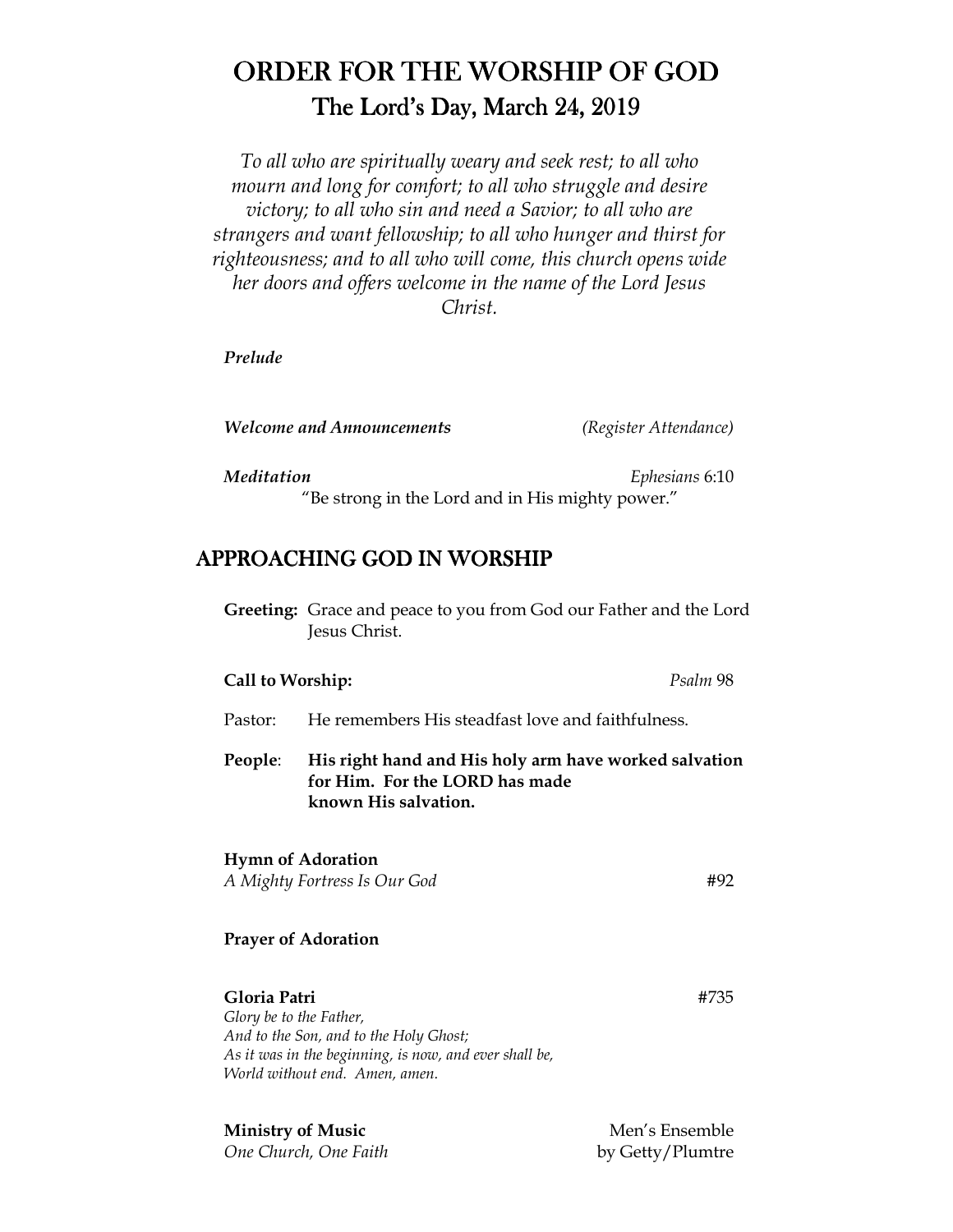## APPROACHING GOD IN CONFESSION AND SERVICE

#### **Call to Confession:** *Jude* 24-25

"To Him Who is able to keep you from falling and present you before His glorious presence without fault and with great joy  $-$  to the only God our Savior be glory, majesty, power and authority, through Jesus Christ our Lord, before all ages, now and forevermore!"

**Prayer of Confession in Unison:** 

**Father, we come before You acknowledging our sin and asking for Your forgiveness. We know that we often fight against temptation in our own power, which leads to failure and defeat. Yet Your Word tells us that it is only through the power of Jesus Christ that we are kept from stumbling. May we seek to fight sin in His power, by abiding in Him and by the means of grace He has provided.** 

**Your promises make us thankful, knowing that through the sacrifice of Your Son, we will be found to be blameless before You. This truth brings us great joy and hope, which gives us strength. It causes us to want to bring You glory, and to worship You for Your majesty, power and authority.** 

We ask it in the name of our Lord Jesus. Amen

#### **Now hear the Lord's Assurance of Pardon**

"Being confident of this, that He Who began a good work in you will carry it on to completion until the day of Christ Jesus."

*Philippians 1:6*

**Hymn**  All the Way My Savior Leads Me **#605** 

**Offertory Prayer** 

**Giving of Tithes and Offerings** 

**Offertory**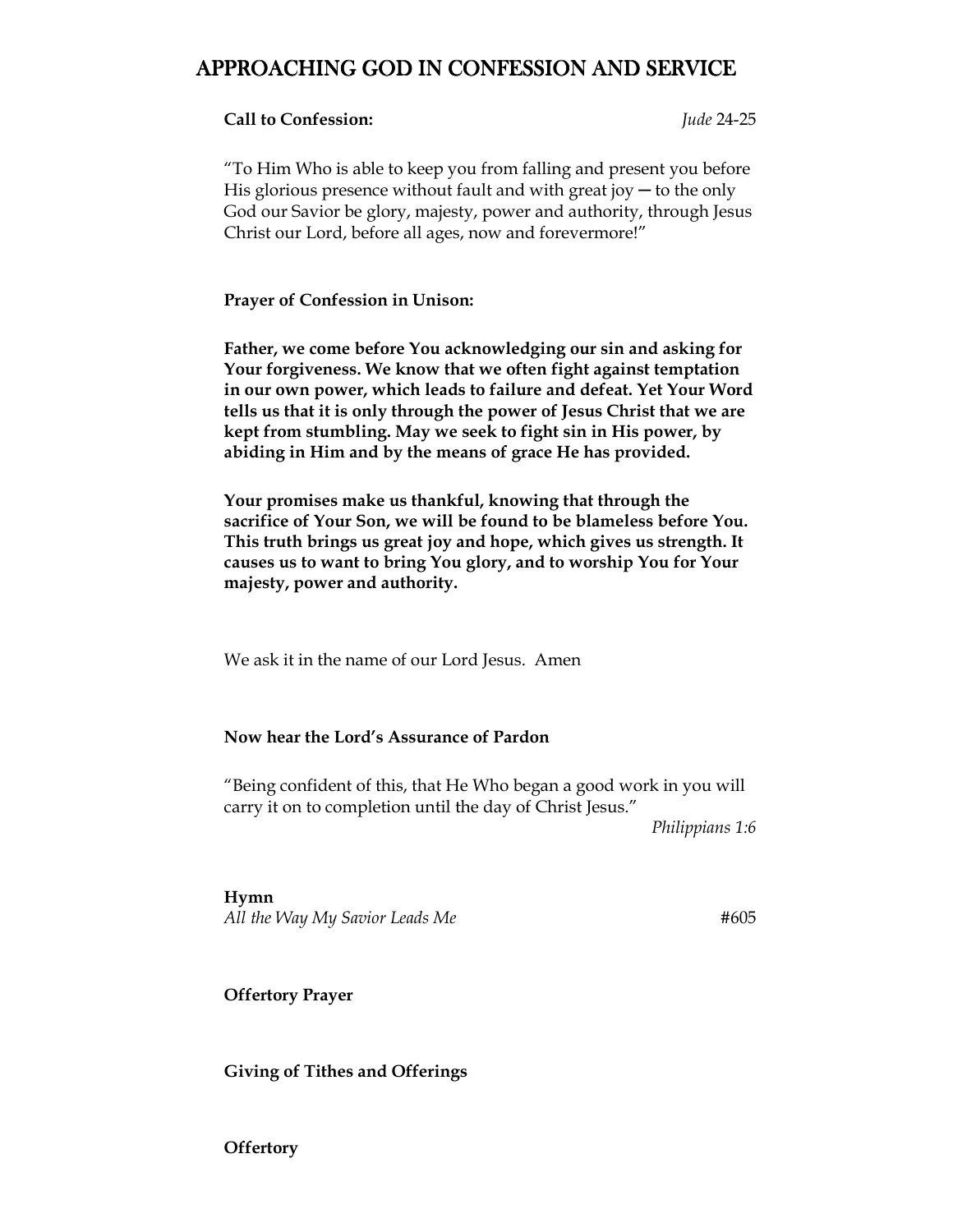#### **Doxology** #731

*Praise God from whom all blessings flow Praise him, all creatures, here below; Praise him above, ye heav'nly host; Praise Father, Son, and Holy Ghost. Amen.* 

#### **Pastoral Prayer**

#### **Sacrament of Baptism**

Seth Alexander Doeden

## RECEIVING THE WORD OF GOD

**Hymn**  *The Lord Is My Salvation* Insert

**The Scripture Reading:** *Deuteronomy* 7:17-26 *Ephesians* 6:10-13

- Pastor: Blessed are those who hear the Word of God and observe it.
- **People: Open our eyes, that we may see wonderful things from Thy Word.**

Children may leave at this time for Children's Church. (Ages 3-7)

#### **The Morning Sermon**

*You're in the Army Now!* **Rev. Tim Rackley** 

#### **Prayer of Application**

## RESPONDING TO THE WORD OF GOD

**Hymn**

*Lead On, O King Eternal* #580

**Benediction** *Jude 24-25*  Pastor: "To Him Who is able to keep you from falling and present you before His glorious presence without fault and with great joy  $-$  to the only God our Savior be glory, majesty, power and authority, through Jesus Christ our Lord, before all ages, now and forevermore!"

*\_\_\_\_\_\_\_\_\_\_\_\_\_\_\_\_\_\_\_\_\_\_\_\_\_\_\_\_\_\_\_\_\_\_\_\_\_\_\_\_\_\_\_\_\_\_\_\_\_\_\_\_\_\_\_\_\_\_\_\_\_\_*

Amen

#### **Postlude**

ASSISTING IN WORSHIP Rev. Don Rackley, Pastor **Brad Doeden**, *Music Leader* **Brad Doeden**, *Music Leader* Rev. Tim Rackley*, Associate Pastor* Liesel Engelbrecht, *Pianist*  Marlon Johnston, *Assisting Elder*